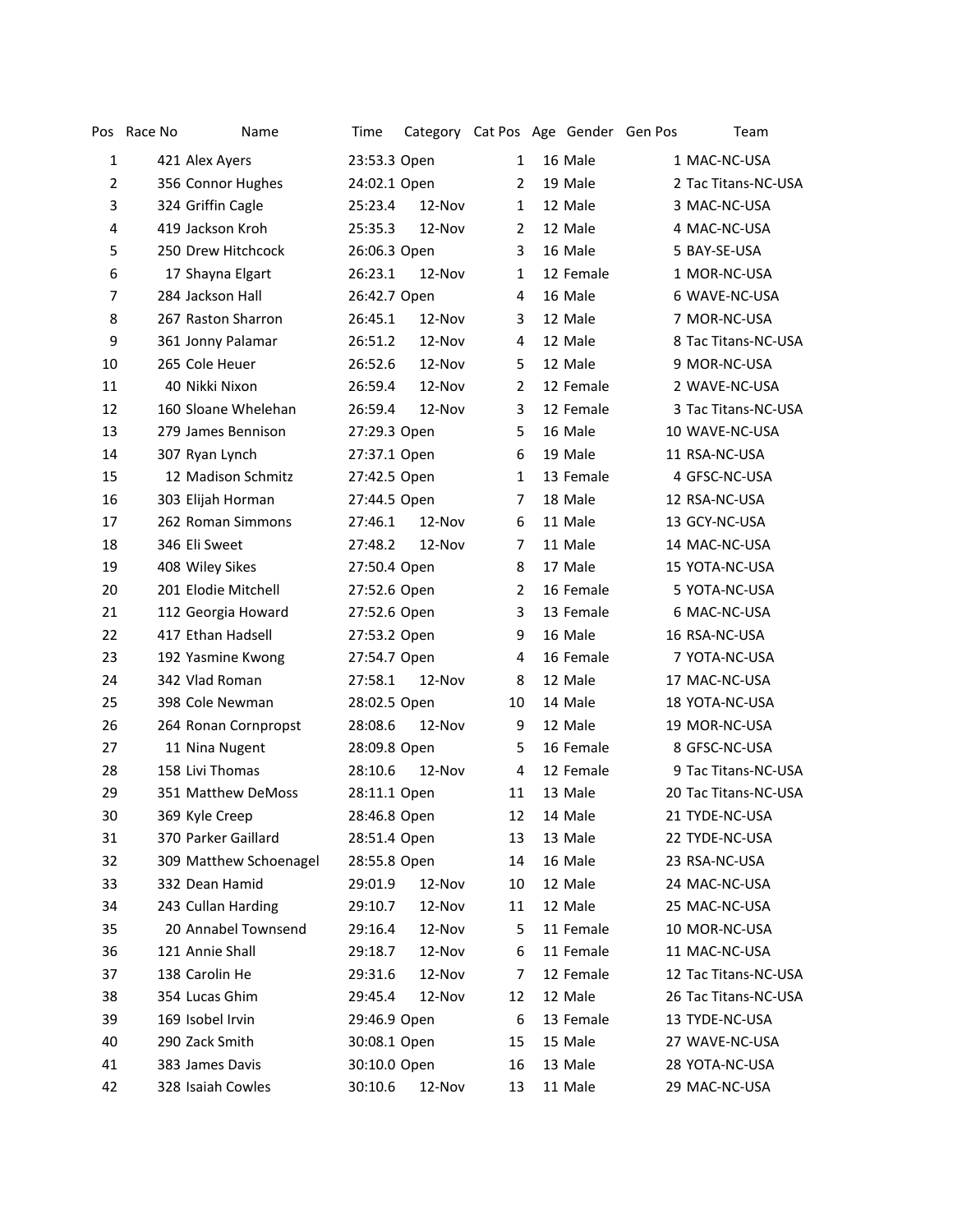| 43 | 3 AJ Jackson          | 30:12.2 Open      | 7  | 13 Female | 14 BAC-NC-USA        |
|----|-----------------------|-------------------|----|-----------|----------------------|
| 44 | 143 Toni Marshall     | 30:26.0 Open      | 8  | 13 Female | 15 Tac Titans-NC-USA |
| 45 | 389 Ryan Hallgren     | 30:41.8 Open      | 17 | 15 Male   | 30 YOTA-NC-USA       |
| 46 | 191 Laila Kwong       | 12-Nov<br>30:57.7 | 8  | 12 Female | 16 YOTA-NC-USA       |
| 47 | 142 Sasha Marshall    | 31:04.4 Open      | 9  | 13 Female | 17 Tac Titans-NC-USA |
| 48 | 66 Heather Levesque   | 31:10.4 Open      | 10 | 17 Female | 18 RSA-NC-USA        |
| 49 | 135 Liv Fleshman      | 31:10.4 Open      | 11 | 11 Female | 19 Tac Titans-NC-USA |
| 50 | 122 Grace Short       | 12-Nov<br>31:17.9 | 9  | 11 Female | 20 MAC-NC-USA        |
| 51 | 108 Shea Cleary       | 12-Nov<br>31:20.4 | 10 | 11 Female | 21 MAC-NC-USA        |
| 52 | 199 Ansley Mason      | 31:21.6<br>12-Nov | 11 | 12 Female | 22 YOTA-NC-USA       |
| 53 | 2 Riley Davis         | 31:23.1 Open      | 12 | 15 Female | 23 BAC-NC-USA        |
| 54 | 362 Alistair Peng     | 31:26.8<br>12-Nov | 14 | 11 Male   | 31 Tac Titans-NC-USA |
| 55 | 120 Sloan Searight    | 31:28.4<br>12-Nov | 12 | 11 Female | 24 MAC-NC-USA        |
| 56 | 15 Julia Shelton      | 31:32.5 Open      | 13 | 14 Female | 25 GCY-NC-USA        |
| 57 | 404 Gavin Reschke     | 31:32.8<br>12-Nov | 15 | 12 Male   | 32 YOTA-NC-USA       |
| 58 | 214 Louisa Sanoff     | 31:34.8 Open      | 14 | 13 Female | 26 YOTA-NC-USA       |
| 59 | 386 Brinson Finch     | 31:41.8 Open      | 18 | 13 Male   | 33 YOTA-NC-USA       |
| 60 | 133 Ailey Craig       | 32:06.4<br>12-Nov | 13 | 12 Female | 27 Tac Titans-NC-USA |
| 61 | 196 Harper Ludwig     | 32:23.9 Open      | 15 | 13 Female | 28 YOTA-NC-USA       |
| 62 | 106 Kylie Baucom      | 32:29.4<br>12-Nov | 14 | 12 Female | 29 MAC-NC-USA        |
| 63 | 211 Leah Platts-Mills | 32:33.9<br>12-Nov | 15 | 11 Female | 30 YOTA-NC-USA       |
| 64 | 161 Gabrielle Whitley | 12-Nov<br>32:34.3 | 16 | 12 Female | 31 Tac Titans-NC-USA |
| 65 | 380 Baxter Caress     | 12-Nov<br>32:54.9 | 16 | 11 Male   | 34 YOTA-NC-USA       |
| 66 | 399 Luke Pagan        | 12-Nov<br>32:57.1 | 17 | 11 Male   | 35 YOTA-NC-USA       |
| 67 | 221 Paige Snyder      | 32:58.9<br>12-Nov | 17 | 12 Female | 32 YOTA-NC-USA       |
| 68 | 26 Gretchen Sickles   | 33:04.3 Open      | 16 | 14 Female | 33 NSS-NC-USA        |
| 69 | 393 Alexander Hummel  | 12-Nov<br>33:05.8 | 18 | 11 Male   | 36 YOTA-NC-USA       |
| 70 | 37 Margo McQuiggan    | 33:11.9<br>12-Nov | 18 | 11 Female | 34 WAVE-NC-USA       |
| 71 | 352 Nathan DeMoss     | 12-Nov<br>33:16.4 | 19 | 11 Male   | 37 Tac Titans-NC-USA |
| 72 | 114 Bella Leonard     | 12-Nov<br>33:19.8 | 19 | 12 Female | 35 MAC-NC-USA        |
| 73 | 219 Summer Schwadron  | 33:22.2 Open      | 17 | 15 Female | 36 YOTA-NC-USA       |
| 74 | 95 Amy Cooper         | 33:24.9 Open      | 18 | 17 Female | 37 SSS-NC-USA        |
| 75 | 85 Sarah Milligan     | 33:38.2<br>12-Nov | 20 | 12 Female | 38 RMY-NC-USA        |
| 76 | 165 Claire Bryant     | 33:38.6 Open      | 19 | 13 Female | 39 TYDE-NC-USA       |
| 77 | 254 Chance Mason      | 33:44.0 Open      | 19 | 17 Male   | 38 BAC-NC-USA        |
| 78 | 229 Faith Venne       | 34:11.9 Open      | 20 | 14 Female | 40 YOTA-NC-USA       |
| 79 | 231 Annalisa Volpe    | 34:24.0<br>12-Nov | 21 | 11 Female | 41 YOTA-NC-USA       |
| 80 | 226 Nora Ubinger      | 34:26.2 Open      | 21 | 14 Female | 42 YOTA-NC-USA       |
| 81 | 164 Eva Beekman       | 34:30.4<br>12-Nov | 22 | 11 Female | 43 TYDE-NC-USA       |
| 82 | 376 Luke Bakelaar     | 12-Nov<br>34:36.5 | 20 | 12 Male   | 39 YOTA-NC-USA       |
| 83 | 394 Gavin Ivory       | 34:37.1<br>12-Nov | 21 | 11 Male   | 40 YOTA-NC-USA       |
| 84 | 298 Bridger Rasmussen | 34:53.1 Open      | 20 | 15 Male   | 41 PAST-NC-USA       |
| 85 | 255 Noah Rowland      | 34:54.8 Open      | 21 | 18 Male   | 42 BAC-NC-USA        |
| 86 | 72 Skylar Riggs       | 35:02.8 Open      | 22 | 15 Female | 44 RSA-NC-USA        |